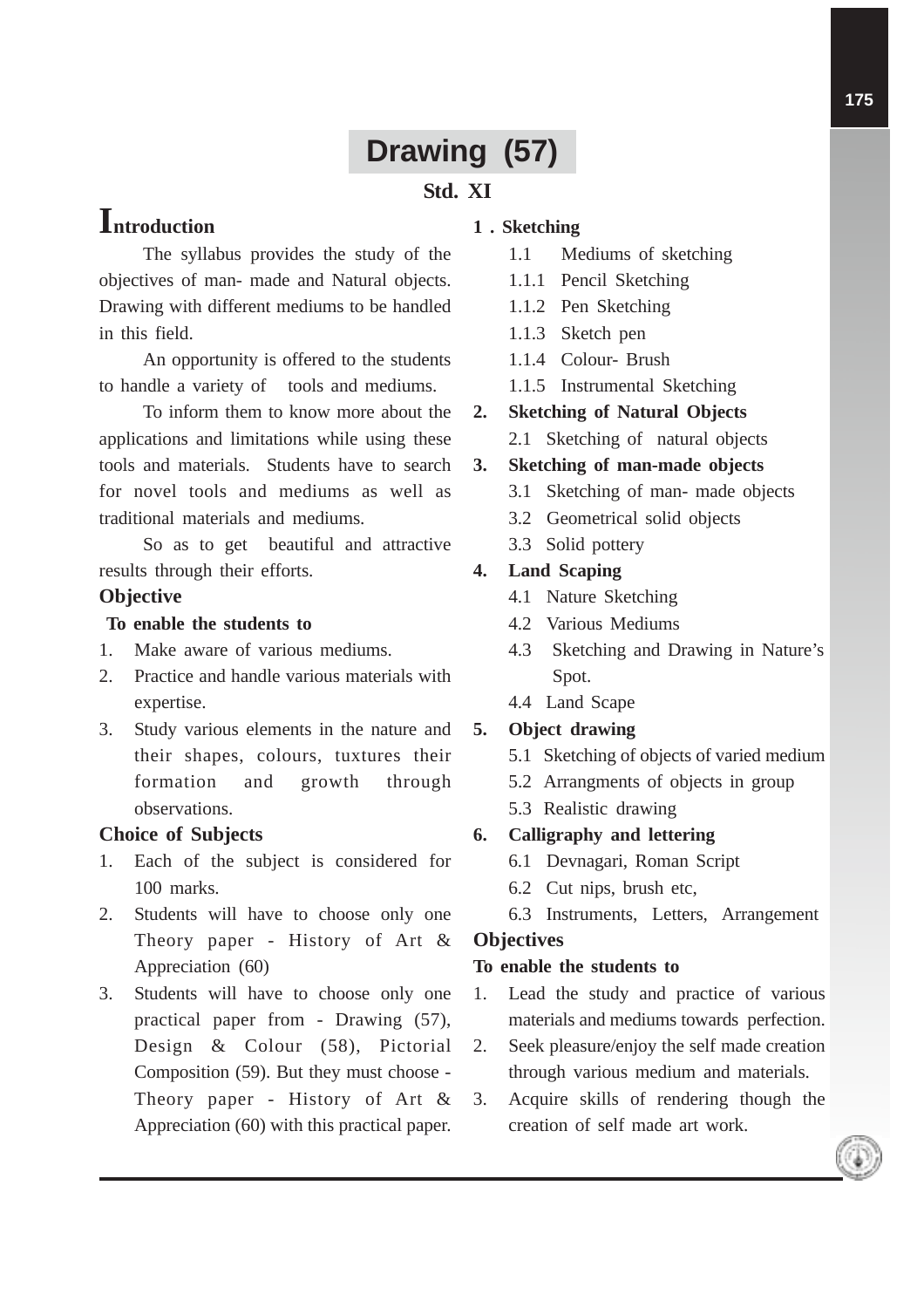4. Facilitate and motivate the learning of Art for art sake art for life sake and art as a profession.

## **1. Sketching**

- 1.1 Mediums of Sketching
- 1.2 Micro Sketching
- 1.3 Natural Objects
- 1.4 Manmade Objects
- 1.5 Farm, shape shade-light, Tone, texture

## **2. Perspective and Sketching**

- 2.1 Perspective
- 2.2 Drawing of incident
- 2.3 Indoor Sketching
- 2.4 Outdoor Sketching
- 2.5 Architect Sketching

## **3. Memory Drawing**

- 3.1 Memory Drawing
- 3.2 Sketching and Colouring
- 3.3 Imaginary Drawing

## **4. Proportion**

- 4.1 Object & Object Group
- 4.2 Human Figures
- 4.3 Architect

## **5. Still life**

- 5.1 Object Drawing
- 5.2 Still life
- 5.3 Object Group Arrangement

## **Std.XII**

## **Introduction**

The syllabus provides the study of the objectives of Man-made and Natural objects Drawing with different mediums to be handled in this field.

An opportunity is offered to the students to handle a variety of tools and mediums.

To inform them to know more about the applications and limitations while using

these tools and materials. Students have to search for novel tools and mediums as well as traditional materials and mediums.

So as to get beautiful and attractive results through their efforts.

It is necessary to acquaint the students with the tools, techniques, understanding, observation and practice while performing Drawing and Painting.

#### **Objective :**

## **To enable the students to –**

- 1. Lead the study and practice of various materials and mediums towards perfection.
- 2. Seek pleasure/enjoy the self made creation through various medium and materials.
- 3. Acquire skills of rendering though the creation of self made art work.
- 4. Facilitate and motivate the learning of Art for art sake art for life sake and art as a profession.

#### **Choice of Subjects**

- 1. Each of the subject is considered for 100 marks.
- 2. Students will have to choose only one Theory paper - History of Art & Appreciation (60)
- 3. Students will have to choose only one practical paper from - Drawing (57), Design & Colour (58), Pictorial Composition (59). But they must choose - Theory paper - History of Art & Appreciation (60) with this practical paper.
- **1. Sketching**
	- 1.1 Mediums of Sketching
	- 1.2 Micro Sketching
	- 1.3 Natural Objects
	- 1.4 Manmade Objects
	- 1.5 Farm, shape shade-light, Tone, texture